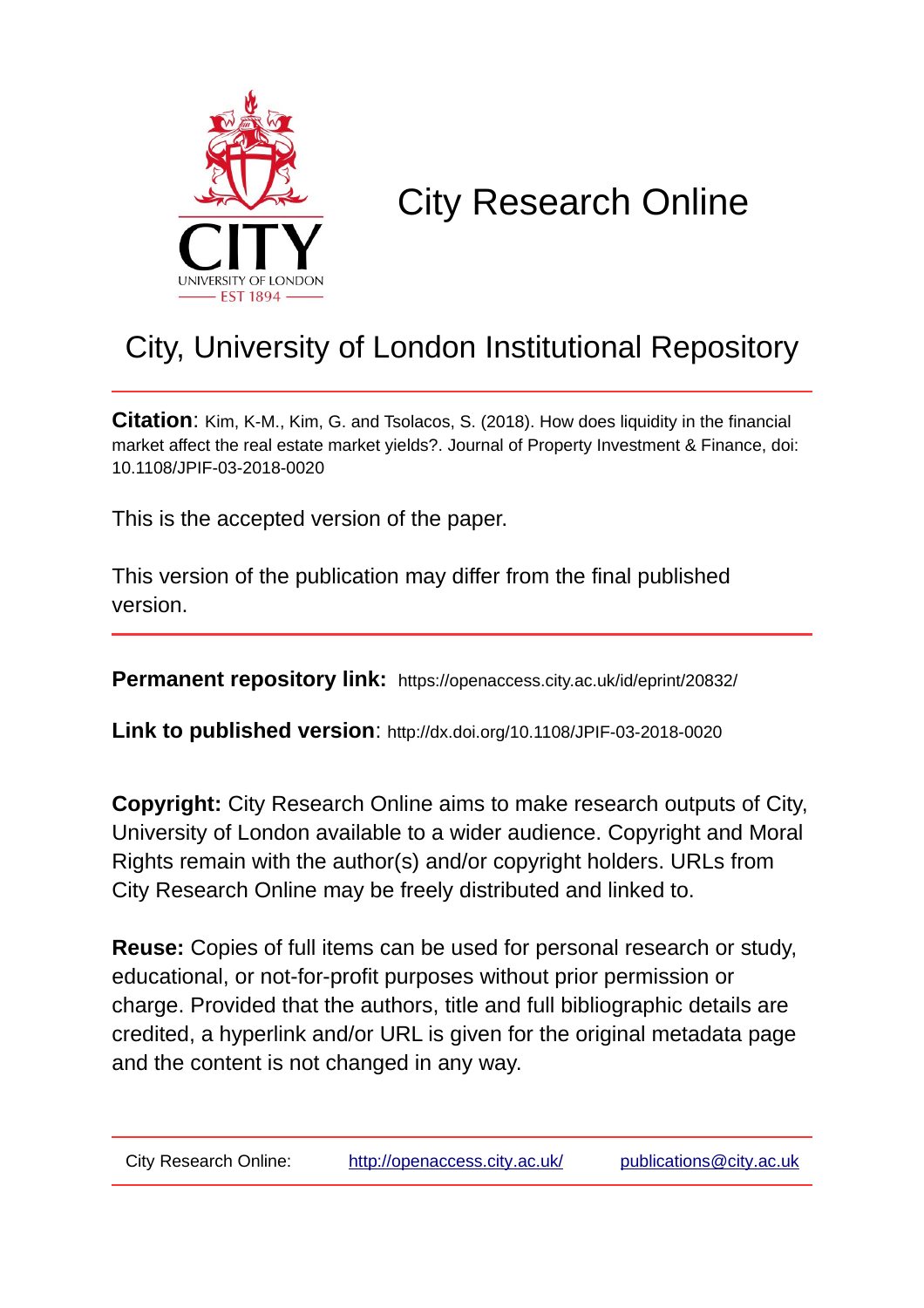#### How does Liquidity in the Financial Market Affect Real Estate Market Yields?

Kyung-Min KIM, Geon Kim & Sotiris Tsolacos

## **1. Introduction**

After the 2008 global financial crisis, many countries have implemented expansionary postcrisis monetary policies. For instance, the Federal Reserve in U.S lowered the federal funds rate to near zero and authorized a series of large-scale asset purchases of longer-term securities to increase liquidity in the market. In case of Japan, its central bank announced an additional asset purchase program as part of the comprehensive monetary easing together with "virtually zero interest rate policy" (Rogers et al, 2014), and the Public Bank of China also cut its longterm benchmark bank loan leading to tremendous expansion of money supply and bank loans. These expansionary monetary policies have drawn attention of many researchers resulting in a plethora of debates and explanations regarding the impacts of global liquidity.

According to the literature, increased liquidity of financial markets is considered to have substantial impacts on real estate markets. However, there are only a few studies that cover how liquidity in the financial markets affects commercial real estate markets; i.e., whether liquidity has a positive effect commercial real estate value, leading to a decrease in yields (capitalization rates). This study aims to answer this question.

This research sheds light on the relationship between monetary liquidity and real estate markets across the Asia countries. In particular, not only does the research examine the effects of 'normal' liquidity on real estate market but also the effects of 'excess' liquidity. This is because the 'excess' liquidity (defined as the amount of liquidity beyond the capacity of the real sector in economy) is expected to propel market activity, affecting real estate market prices and risk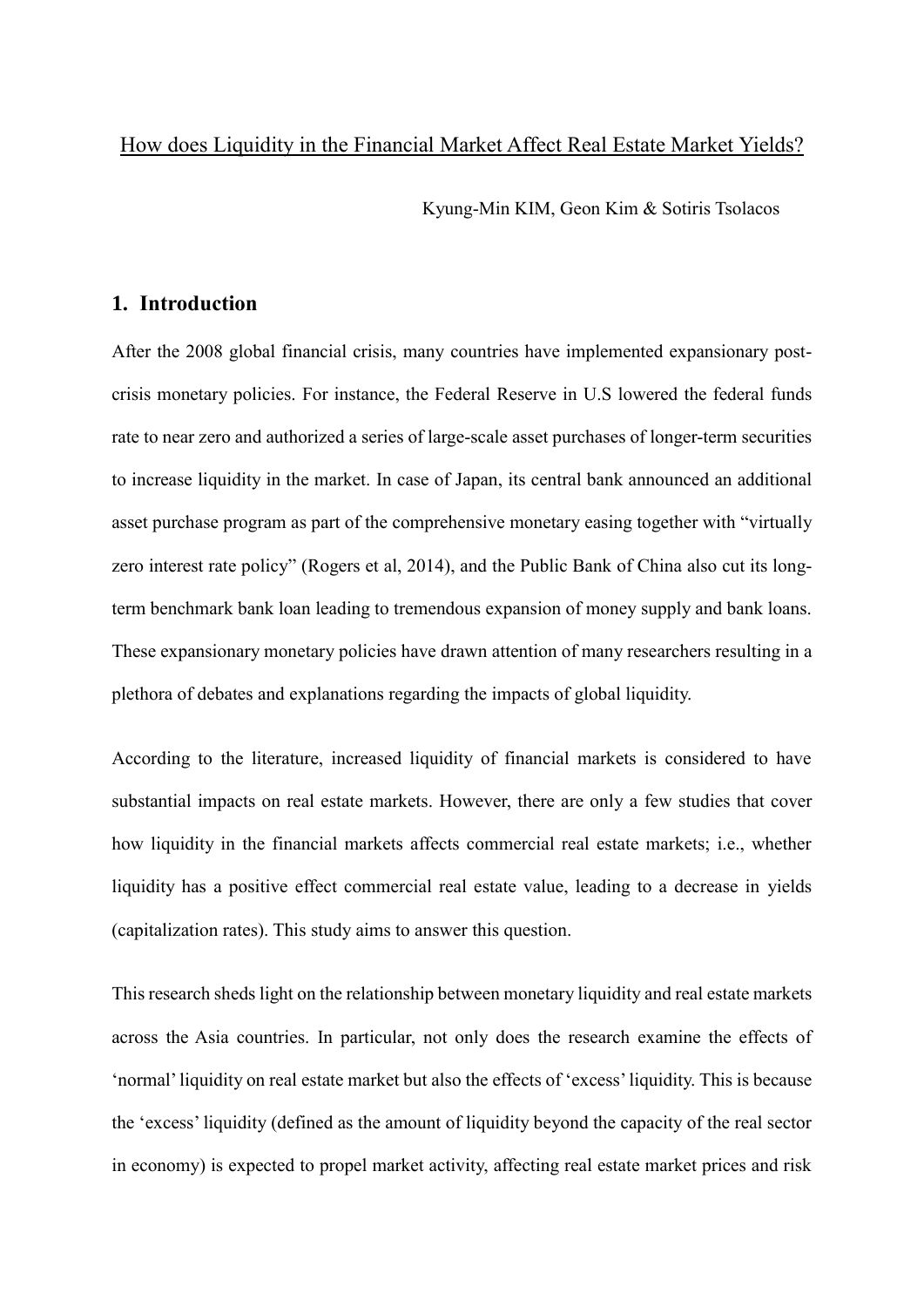premium. The proxies of monetary liquidity here are approached by quantity measures (broad money supply).

The study focuses on six major office markets in Asia; China, Japan, Korea, Taiwan, Singapore, and Hong Kong. Plus, the panel model used in the study includes variables assessing normal liquidity, excess liquidity, and key determinants of yields. The data used in the econometric analysis are primarily based on RCA database and Bloomberg.

This paper's empirical result contributes in twofold. First, the study further explores the determinants of commercial real estate yields. Second, it identifies the impacts of liquidity in financial markets on the commercial real estate markets by analyzing major office markets in Asia.

#### **2. Literature review**

#### **2.1 Determinants of Yields.**

Yields are defined as a ratio of net operating income over the value of the property. The income flow and the property value play an essential role in making real estate investment decisions, and thus determinants of yields have been the focus of a variety of previous researches. According to Heinig et al., (2016), a standard yield model uses the following four components: the yields as the dependent variable, and the risk-free rate, the expected rent, and the risk premium as the independent variables. Many studies have examined determinants of yield based on this standard model, including Sivitanides et al(2001)'s research.

Sivitanides et al.(2001) examines determinants of yields in four property types; office, industrial, retail and apartment. They use a metropolitan level sample of yields in U.S and construct an estimation model including real rent index, annual percent change in the real rent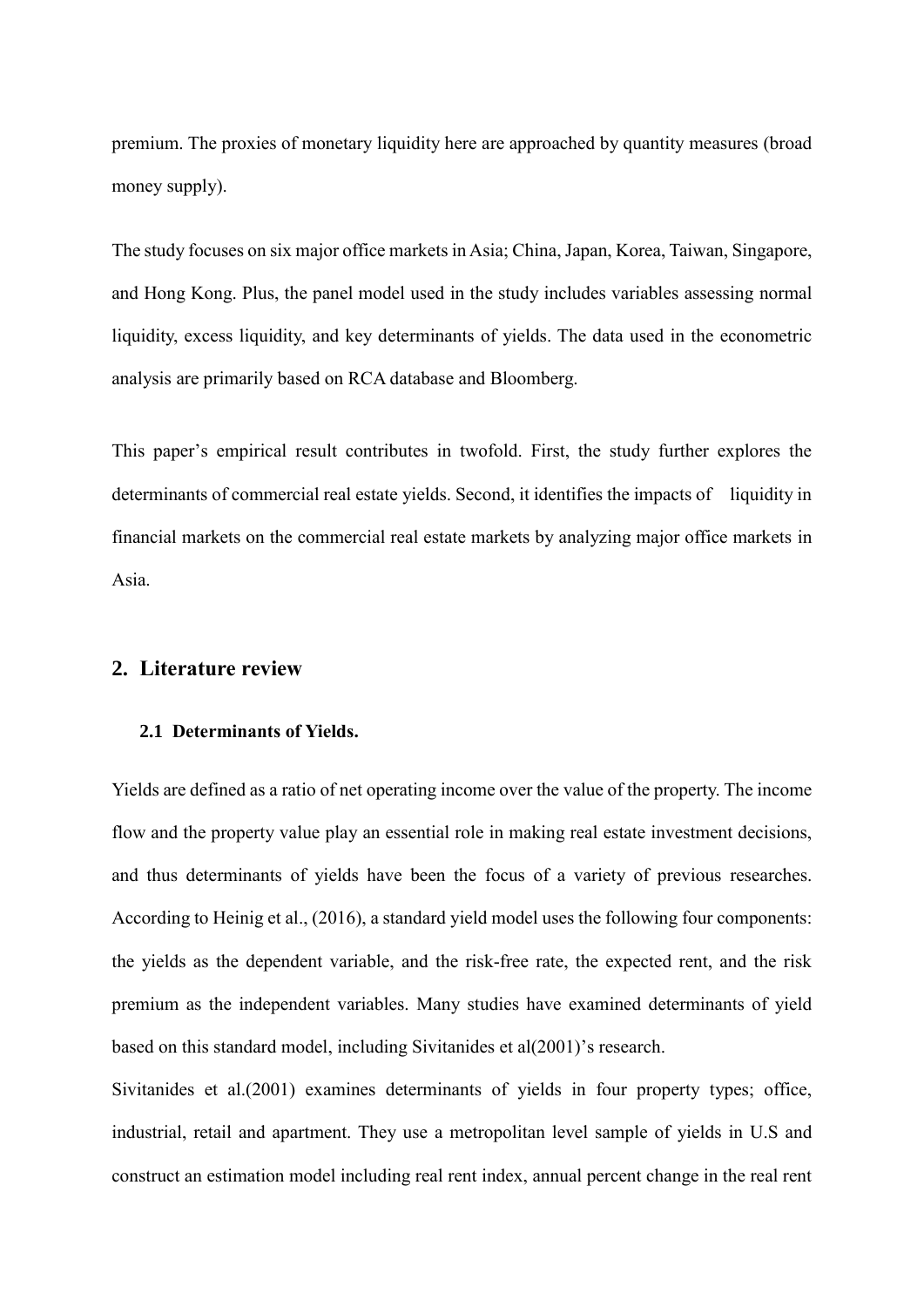index, 10-year treasury rates as a proxy for risk-free rate, and annual percent change in CPI. They argue that movements in market-specific yields are shaped by the time path of local rental growth and national common influences; interest rates and CPI.

Chervachidze and Wheaton(2010) also explores yields in U.S from first quarter of 1980 to third quarter of 2009**.** The primary contribution of this study is that it addresses the importance of both debt availability and corporate risk premium in its estimation model. Debt availability is proxied by ratio of the annual growth rate in Total Debt Outstanding (debt securities plus loans) to GDP. Risk premium is calculated as the spread between Moody's AAA Corporate Bond Index and the 10-year T-Bond yield. Adding to the risk-free rates and real rent ratio, these explanatory variables are also found significant in U.S real estate market.

Tsolacos et.al (2009) seeks to provide empirical evidence on explaining retail yield levels and variation in eight Asia-Pacific centers. The yield specification they present is based on the equation below and its roots in the basic discount cash flow and pricing models.

$$
Y = \emptyset(g, r, T) + \varepsilon_t
$$

Y is the yield; g is the rental growth rate, and r is the discount rate; T is the period between rent reviews and  $\varepsilon_t$  allows for random and independent shocks. Guided by above framework, (real) rent growth and (long-term) interest rates are used in their empirical specification. The results suggest that interest rates have a statistically significant positive effect and real rent growth has a very significant negative impact on yields.

Our brief review of previous studies reassures Tsolacos et. al(2009)'s remark that most of the variables used in existing studies are conceptually based on the time and location variation of rental growth rate and discount rate. In our specification, in addition to the risk-free rate and real rent growth, we attempt to improve on the existing literature by including variables: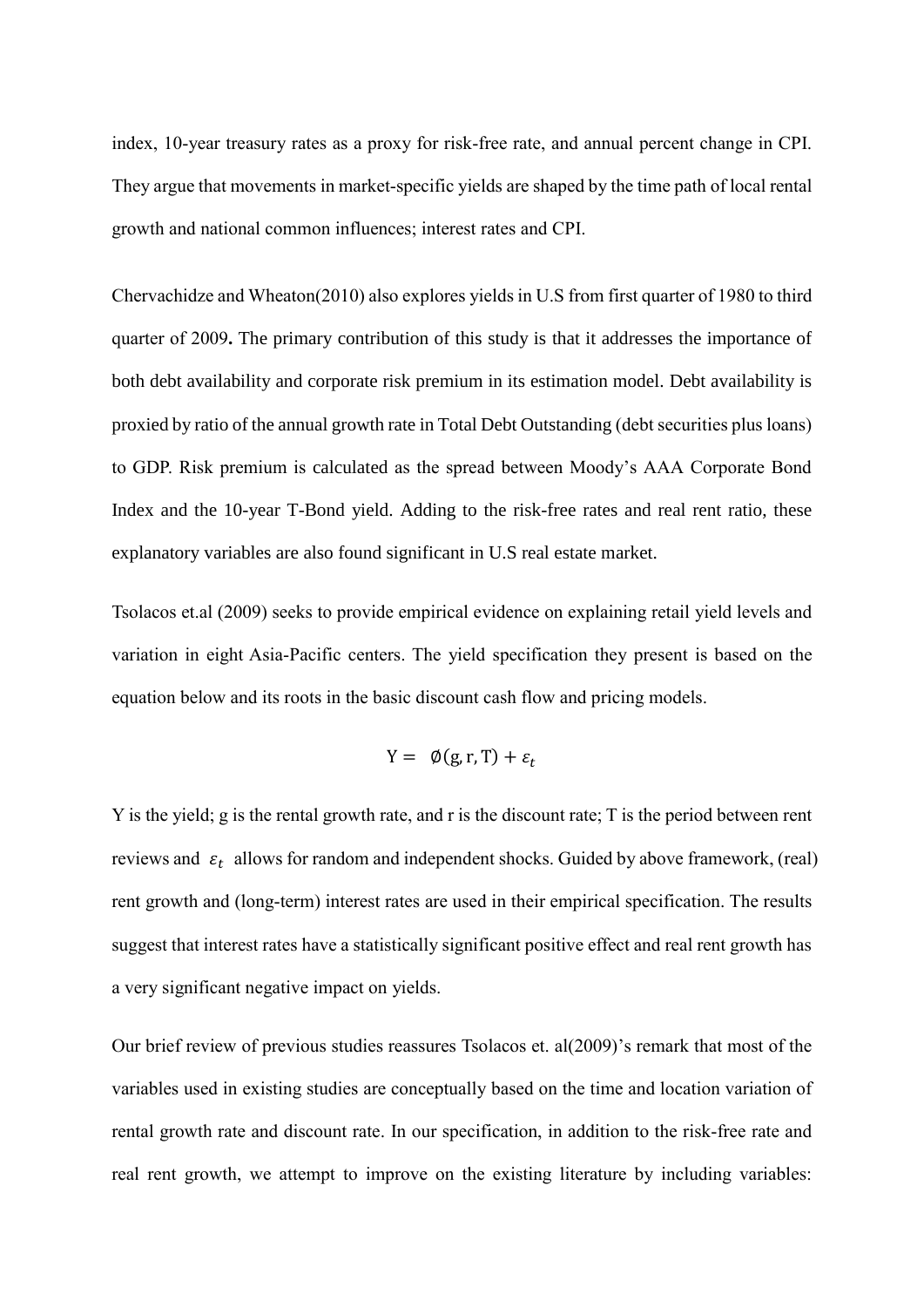liquidity in financial market. It is anticipated to affect asset risk and price which will be dealt with in the next section.

#### **2.2 Liquidity and Asset markets**

Since Fisher(1932) stressed the relationship between monetary factor and asset markets, there have been many researches regarding the impacts of monetary liquidity on asset market. According to Meltzer(1995), this monetary impulse applies both to the countries with and without developed financial markets, and it has transitional effects on prices even where longterm bonds or Treasury bills do not exist. Therefore, understanding the impacts of liquidity in financial market on asset market offers common implications in explaining changes in yields across different office markets.

Bernanke and Kuttner(2005) divided the monetary liquidity's effects on the asset market into two transmission channels; perceived risk and asset's price. Firstly, the perceived risk can be explained by the framework of bid-ask spread, a price difference between buyers and sellers in the procedure of asset transaction. For instance*,* if there is a sufficient flow of money in the market or there are many potential buyers and sellers who can bid at a price close to the market equilibrium price, the asset's risk is reduced, and the return rate is lowered(Acharya and Pederson, 2005). On the contrary, when the investors are faced with an insufficient flow of money in asset markets, a higher return on assets would be required. (Amihus and Mendelson, 1986). This is because investors would be bearing higher risk in a slowing-down of economic activity and, hence demand more risk premium (Bernanke and Kutter, 2005). This corroborates that market-observed expected asset return is negatively associated with the level of monetary liquidity.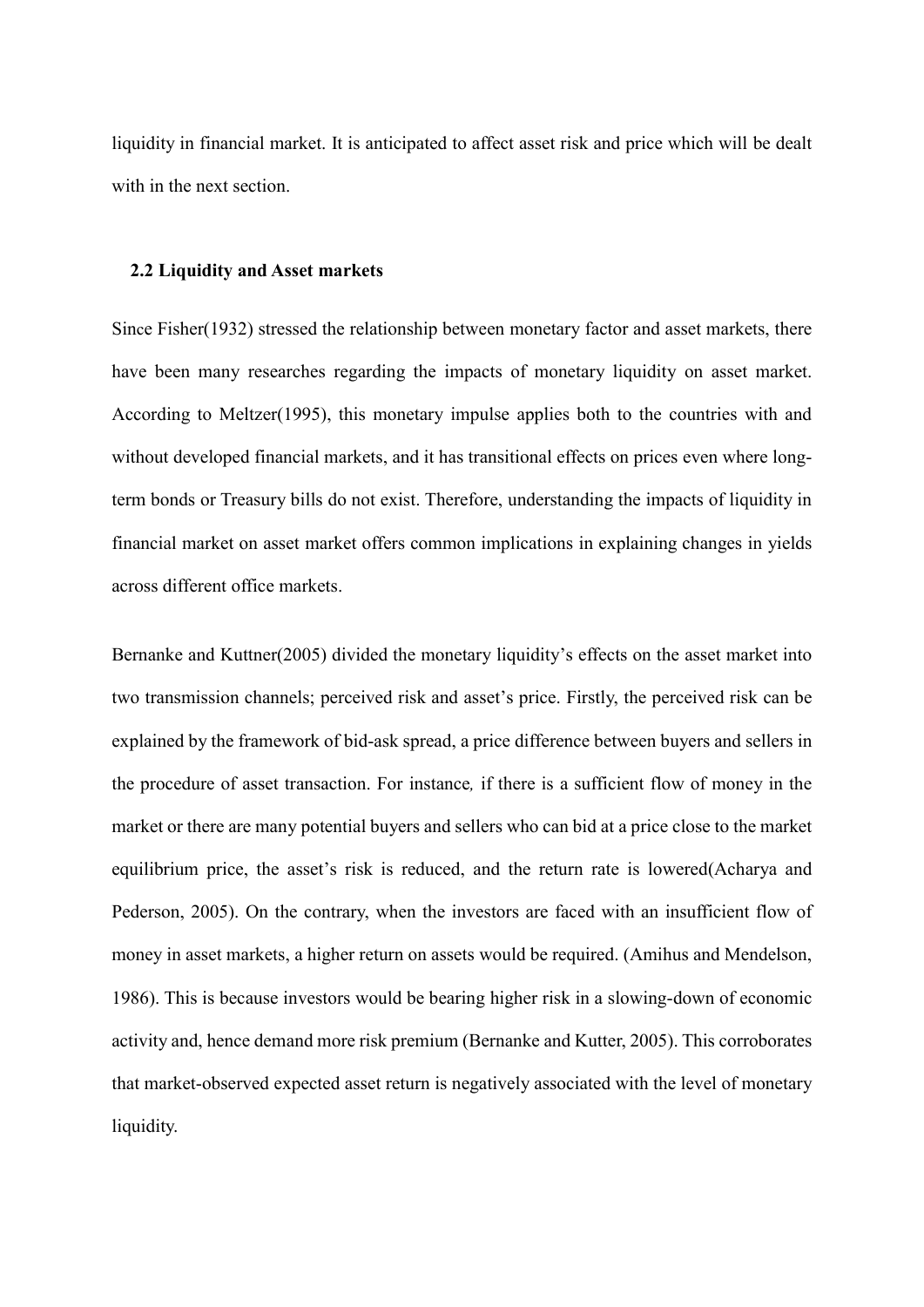Secondly, monetary liquidity affects asset's price. Adalid and Detken(2007) looks at the relationship between liquidity shocks and asset price in 18 OECD countries. By using VAR, IV, Quantile and Panel analysis, they show systematic evidence across the countries and time periods establishing a robust positive association between broad money growth and aggregate residential property price booms.

Ahearne et al. (2005) also models house prices in 18 major industrial countries from 1970 to 2005 and highlighted the interaction of house price with other elements of financial and economic environments. The result confirms that easing monetary policy preceded the past housing price surges and could conceivably raise the probability of their occurrence of the intensity of the rise.

A recent study by Xiaoqing and Chen (2011) describe the connection between key monetary policy variables and the housing market in China. They concluded that faster money supply growth, declining long-term interest rates and loosening mortgage down payment policy tend to raise the subsequent home price growth rate and suggest that monetary policy actions are the key driving forces behind the change in real estate price growth rate.

Through the previous literature, many studies have identified the effects of 'normal' monetary liquidity which are measured by aggregated money supply or growth rate of money supply on asset markets. However, normal liquidity does not adequately capture or only partially reflects the expansion of monetary liquidity. Assume a situation that the monetary liquidity increases in accordance with the acceleration of economic activities (increase in the growth of GDP). In this expanding economy, an increase of aggregated money can be compatible with the objective of price stability, without creating a situation of overheating. This is because increased money is absorbed by enhanced transaction demand. Taking into consideration of this deficiency of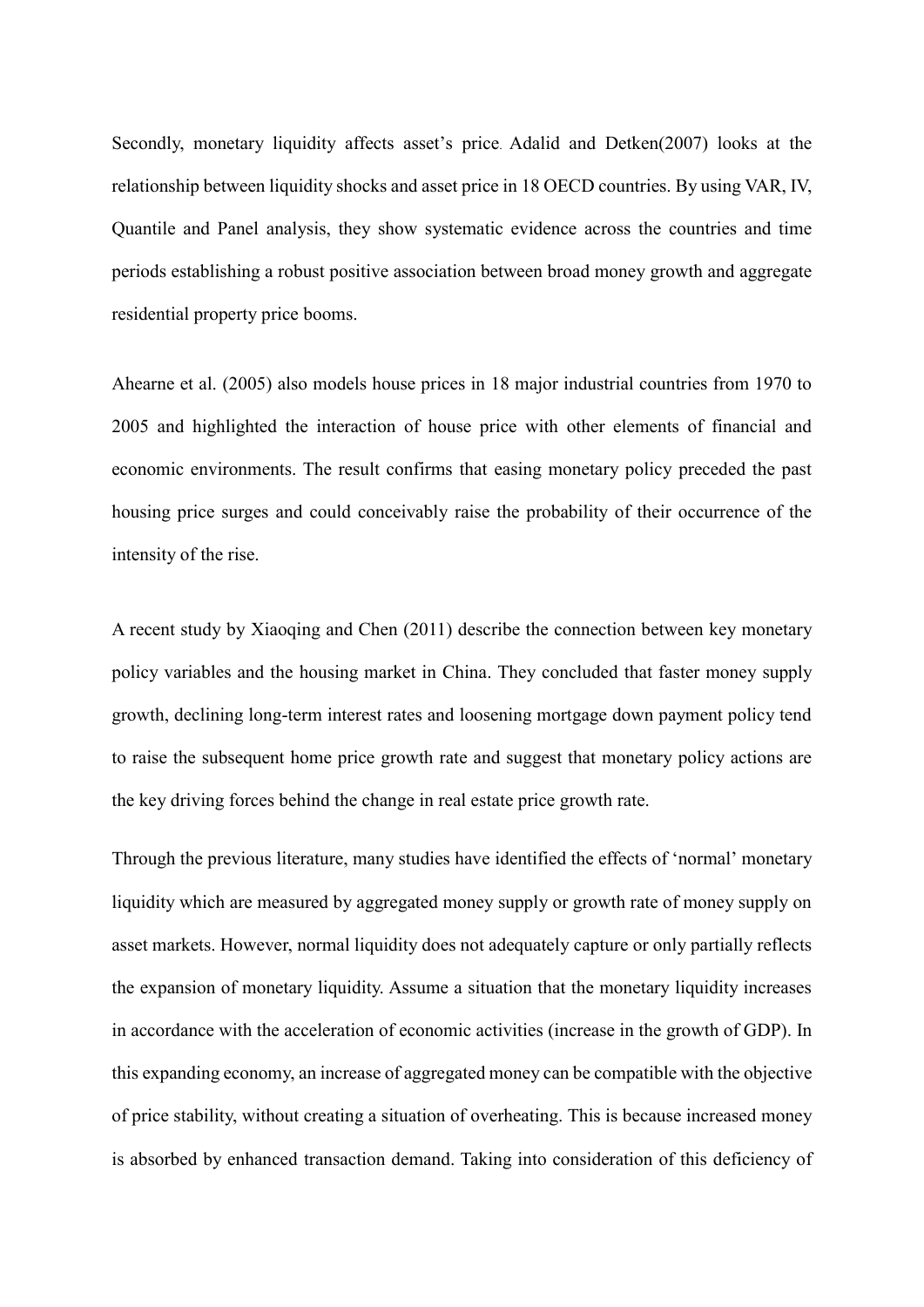'normal' liquidity, we should further explore not only the 'normal' liquidity in financial market but also the 'excess' liquidity in financial markets.

Excess liquidity is often defined as a difference between the growth of aggregated money and that of nominal GDP(Baks and Kramer, 1999; Ruffe and Stracca, 2006, Guo and Li,2011). In other words, should the money supply expand permanently faster than nominal GDP, excess liquidity is created (Deutsche Bank, 2007). For this reason, excess liquidity can reflect the booms and busts of the economy and overcome the limits of normal liquidity.

In addition to this, there have been various studies presenting how excess liquidity affects real estate market more directly than normal liquidity. Guo and Li(2011) provide empirical support in their study regarding china's residential market. They employ a VAR model to test the effects of excess liquidity on housing price. The results reveal that a boom(bust) in the excess liquidity leads a boom(bust) in housing prices and the effect peaks three-quarter after an increase in excess liquidity.

Belke et al.(2008) also find that excess liquidity fuels housing prices more than consumer prices in the Euro area and U.S, and he points out that the higher sensitivity of housing prices to excess liquidity results from the lower price elasticity of housing supply. Therefore, the additional demand caused by the excess liquidity will be reflected to a higher degree of price increases in housing rather than increases in other commodities.

The abovementioned previous studies have observed the time-lag effects of liquidity on asset markets' prices and risks. They have also verified that excess liquidity influences asset market more directly than normal liquidity. However, previous studies suffer from some drawbacks. First, the impacts of monetary liquidity on commercial real estate market remain poorly understood. Real estate markets are heavily affected by the nation's financial markets and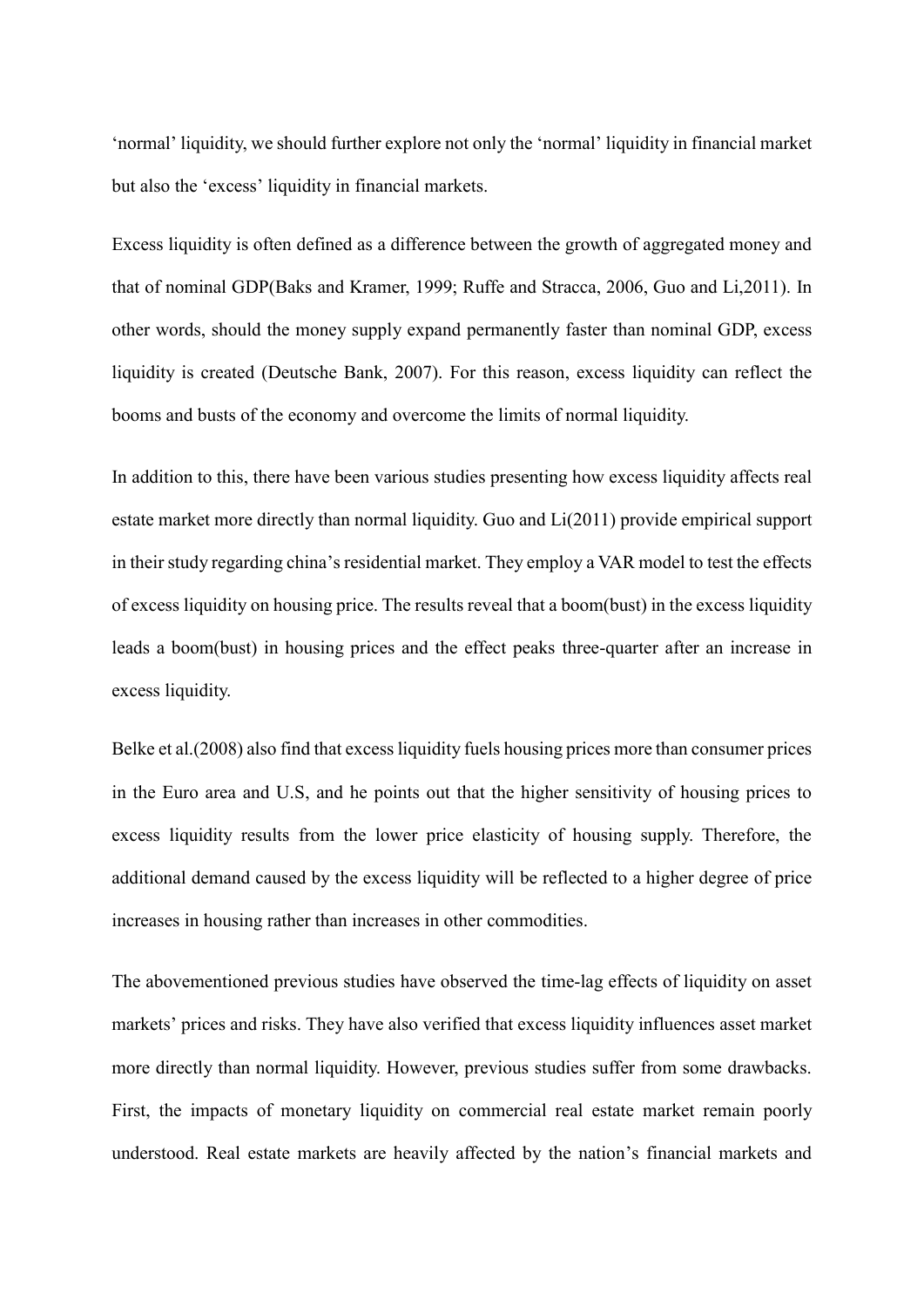macroeconomy (Diasquale and Wheaton,1992). In spite of this stylized fact, only a little work has been produced on cross-border office market, and most of them focus on the impact of liquidity on residential real estate market. Secondly, there is no empirical research to identify the effects of excess liquidity on office market. Therefore, this study aims to address the gap.

#### **3. Data and Descriptive Statistics**

### **1) Data**

This study contains office market data from six Asian countries over the time period of the first quarter of 2007 through the fourth quarter of 2015. Six data series are used in this paper; yields, year on year real rent growth(Rrentyg), ten-year government bond rate (LTI) as a proxy for risk-free rate, GDP, and broad money, M2. Yields are obtained from Real Capital Analytics and the source of rent data is CBRE. The economic data, LTI, M2 and GDP are primarily compiled from Bloomberg.

In order to measure the liquidity in financial market, we use M2 measure of money supply. M2 includes narrow money (M1) and financial instruments that can be converted to cash in relatively short order such as 24-hour money market funds and short-term time deposit. Therefore, we use the M2 to better reflect investors' liquidity and their changes in the composition of their portfolios than M1.

Excess liquidity (excess) is calculated as the gap between the growth rate of M2 and that of nominal GDP. Plus, we also check the robustness using another proxy variable (money gap) which is widely used in measuring the excess liquidity (Bruggeman and Annick, 2007; Alessi and Detken, 2009).

The money gap is defined as the deviation of broad money to nominal GDP from its trend level which is computed as the Hodrick-Prescott(HP) filtered series of the ratio of broad money to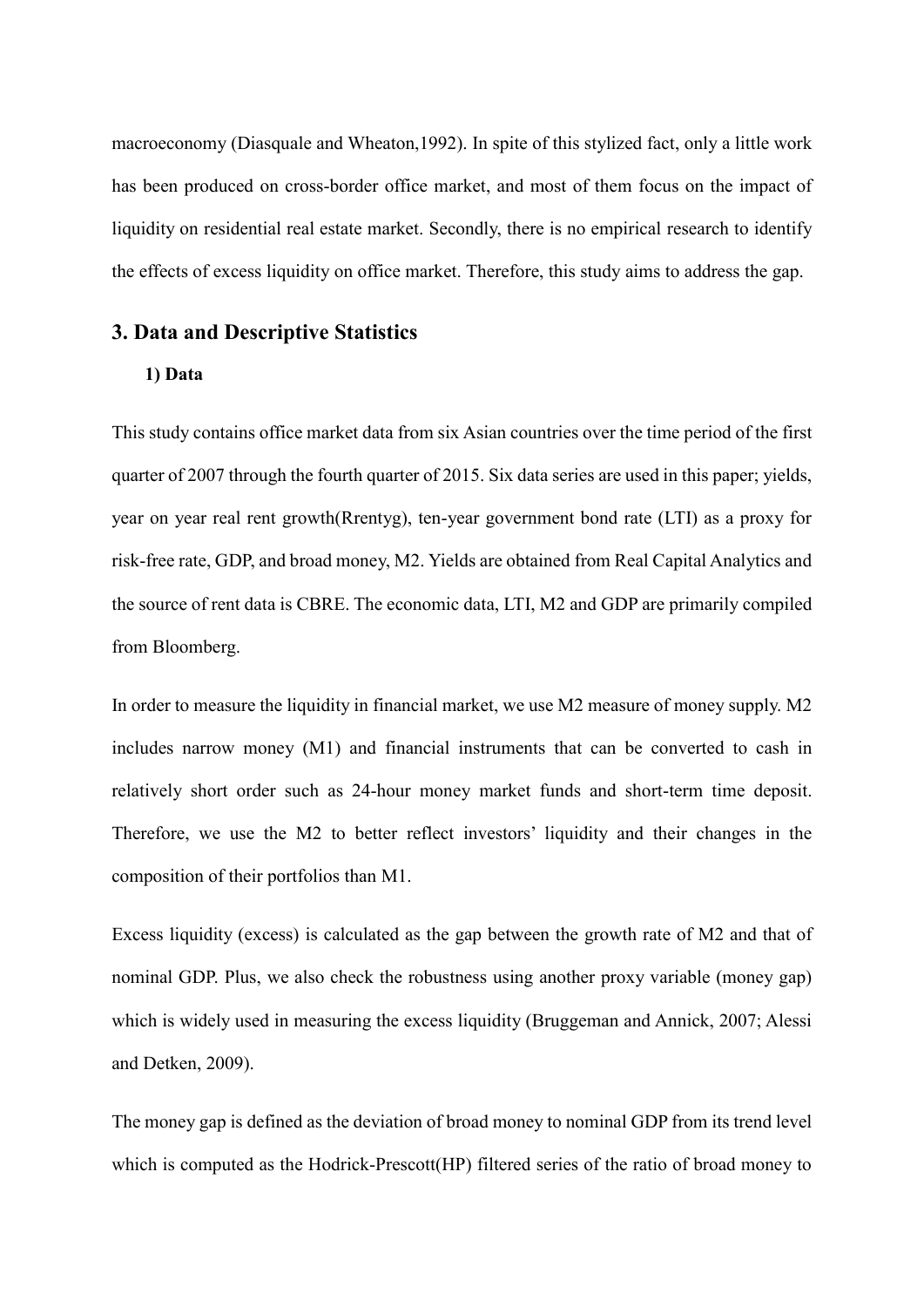nominal GDP, using a smoothing parameter of 1600.<sup>1</sup>

#### **2) Descriptive statistics**

-

Figure 1 demonstrates yields trends in six countries. The minimum yields on our sample is 1.5%, and the maximum reaches 9.0% in China. And the standard deviation varies by the country. The standard deviation of Japan and South Korea are 0.32 and 0.55, respectively, but that of China is 2.0. It implies that Japan and South Korea is relatively less risky markets than China.



**Figure 1. Yields Trends (%), 2007Q1-2015Q4**

Next, we review the trends in broad money supply over the periods 2007Q1-2015Q4. Figure 2 shows natural log of money supply trends. Log transformation is used to adjust the unit of scale. Money supply continuously increases over the periods in all countries, which verifies that Asian countries have introduced an expansionary monetary policy to boost their economies.

<sup>&</sup>lt;sup>1</sup> HP filter is a widely used trend-removal technique and the smoothness of the trend depends on the smoothing parameter; the trend becomes smoother as the parameter becomes larger (StataCorp, L. P. (2013). In our analysis, a smoothing parameter of 1600 is adopted according to Prescott(1997)'s recommendation on quarterly data.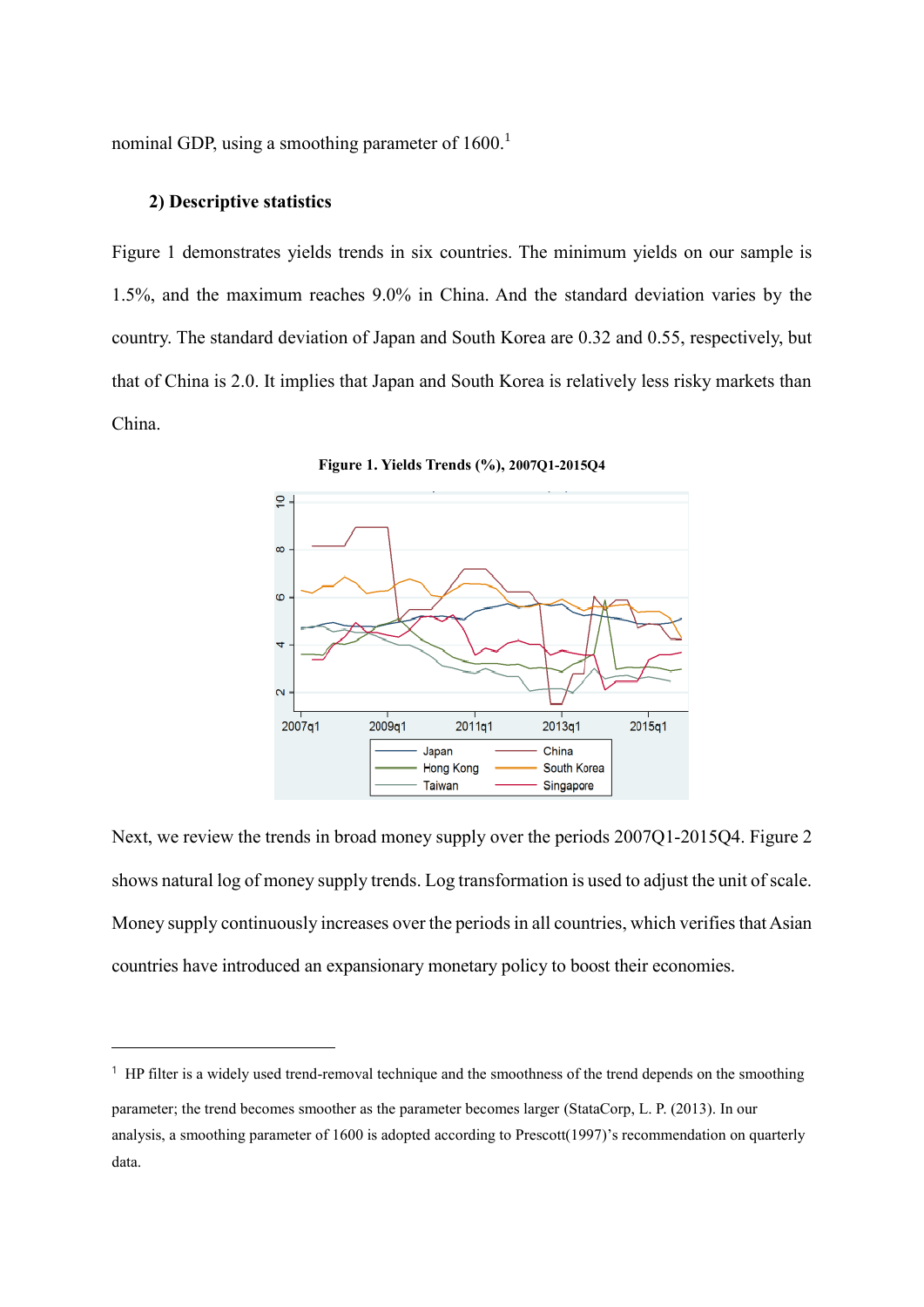

**Figure 2. Natural log of M2 Trends, 2007Q1-2015Q4**

As shown in Figure 2, normal liquidity (M2) does not show any variation over the periods, and thus real estate market's volatility associated with a change of liquidity cannot be properly explained by normal liquidity.

On the contrary, excess liquidity shows different trends in Figure 3. In between late 2008 and 2009, there was a sharp fall in GDP across the countries primarily triggered by spillover effects of global financial crisis while the yearly growth rates of M2 rose by expansionary monetary policy. As a result, excess liquidity sizably increased. This movement corresponding to ups and downs of the real economy as well as fluctuations of money supply verifies that the effects of liquidity on real estate markets are understood more clearly by measuring the level of 'excess' liquidity. However, a dramatic increase in excess liquidity did not last long. The reason is that Asian economy quickly rebounded to the pre-crisis level in 2010 and the growth rate of money supply declined over the previous years.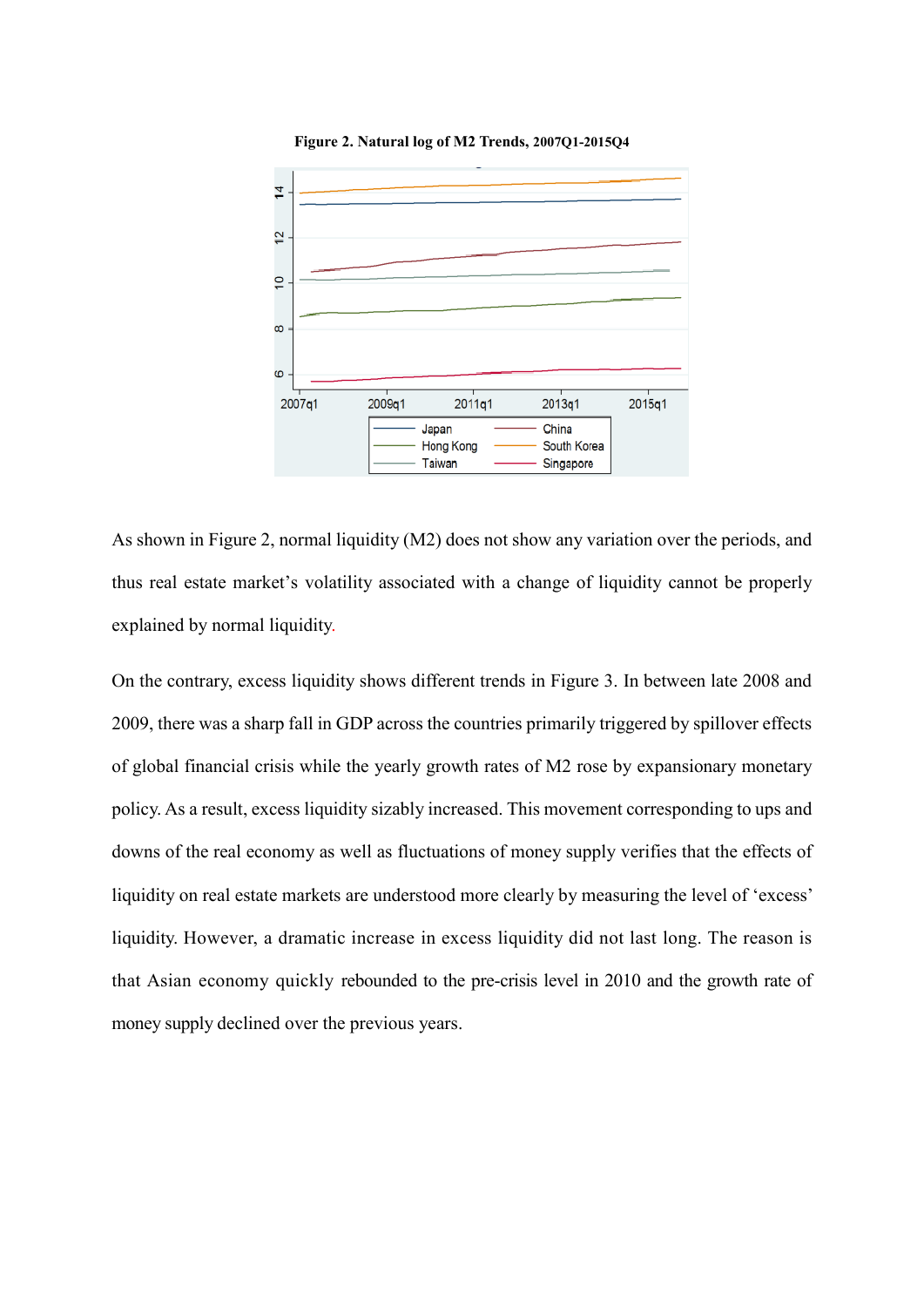

Then it went up again but in a weaker amplitude. Sovereign debt crisis in Europe contributed to the slowdown of yearly growth rate of GDP from late 2010, and thus the level of excess liquidity escalated in Asian countries. The magnitude of the shock from the euro crisis was significantly smaller than that of the financial crisis. However, the impacts continued as euro crisis is still far from being fundamentally resolved (Lee et al, 2013).



**Figure 4. Money gap trends (%), 2007Q1-2015Q4**

**Figure 3. Excess Liquidity Trends (%), 2007Q1-2015Q4**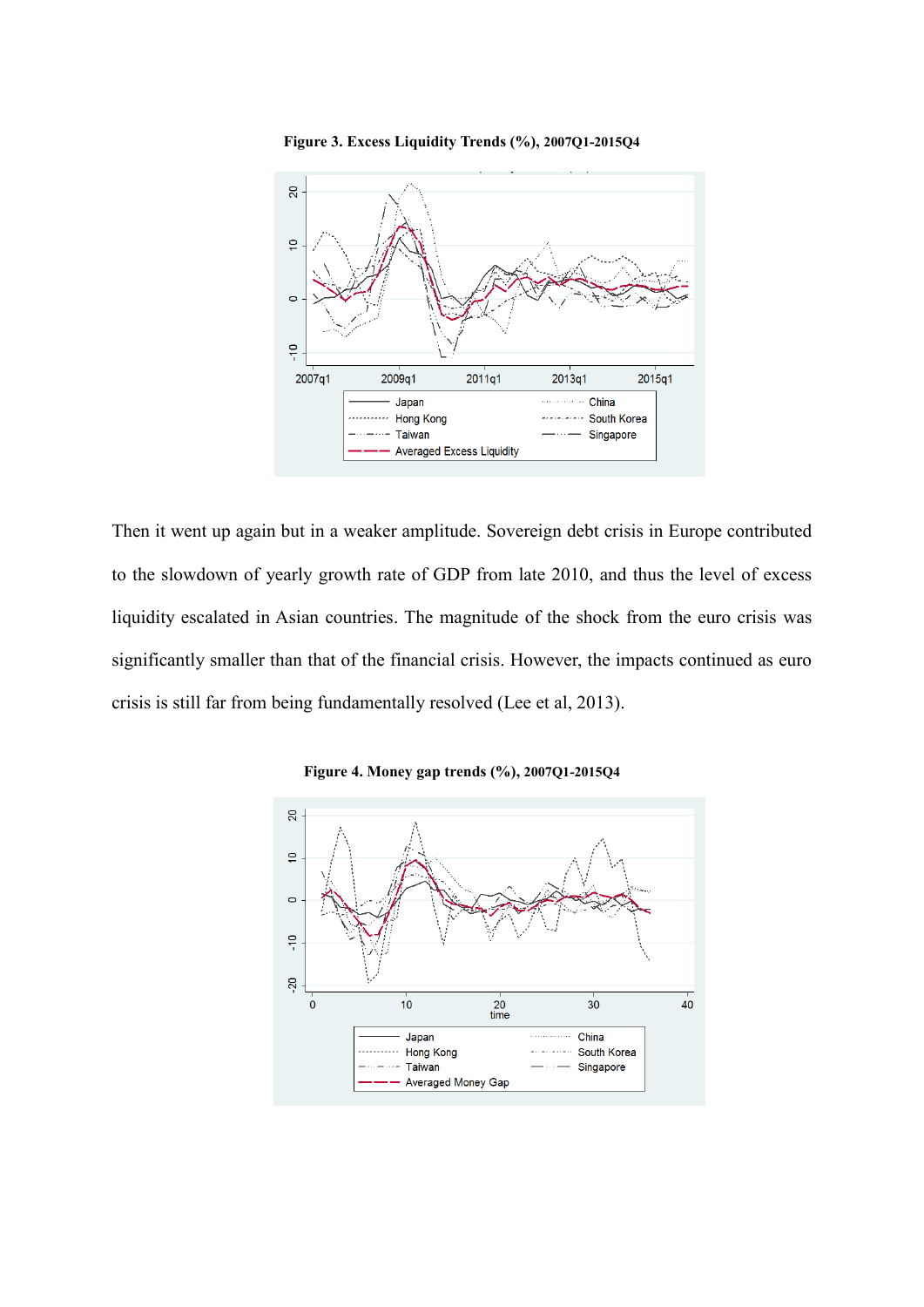Another measurement to check liquidity in the financial market is money gap, a ratio of M2 to nominal GDP. As shown in Figure 4, the averaged trend of six countries is volatile enough to display financial market movement. When money gap shows a positive value, it indicates the oversupply of liquidity in comparison to the transaction demand. On the contrary, when money gap is negative, it implies the tightened liquidity conditions.

Overall trends of money gap in six countries exhibit similar movement with that of excess liquidity in Figure 3. Between the first quarter of 2009 and first quarter of 2010, money gap reached its peak resulting from the expansionary monetary policy of each country caused by impacts of global financial crisis. After the crisis, the trends in money gap has been fluctuating in a relatively smaller amplitude partly due to the spillover effects of recession in eurozone.

# **4. Empirical outcome**

In this section, the impacts of financial market liquidity on yields are examined across six major office markets in Asia. The empirical specification consists of base model, ln(natural log)M2 model, money gap model and excess liquidity model. Base model intends to follow the standard modeling of yields used in previous literature. It includes the fundamental determinants of yields: 10-year government bond interest rates and real rent growth rates. LnM2 model is employed to measure the impact of normal liquidity on yields, and both the money gap and the excess liquidity models show the effects of excess liquidity on office markets. Especially, onequarter lagged values of the liquidity variables are used to reflect the above empirical outcome of past researches and to examine the time-lag effect of liquidity on yields.

**Table 1 Correlation between yields and fundamental and liquidity variables.**

|  | Yield | LTI | Rrentyg | lnm2 | money gap | excess liquidity |
|--|-------|-----|---------|------|-----------|------------------|
|--|-------|-----|---------|------|-----------|------------------|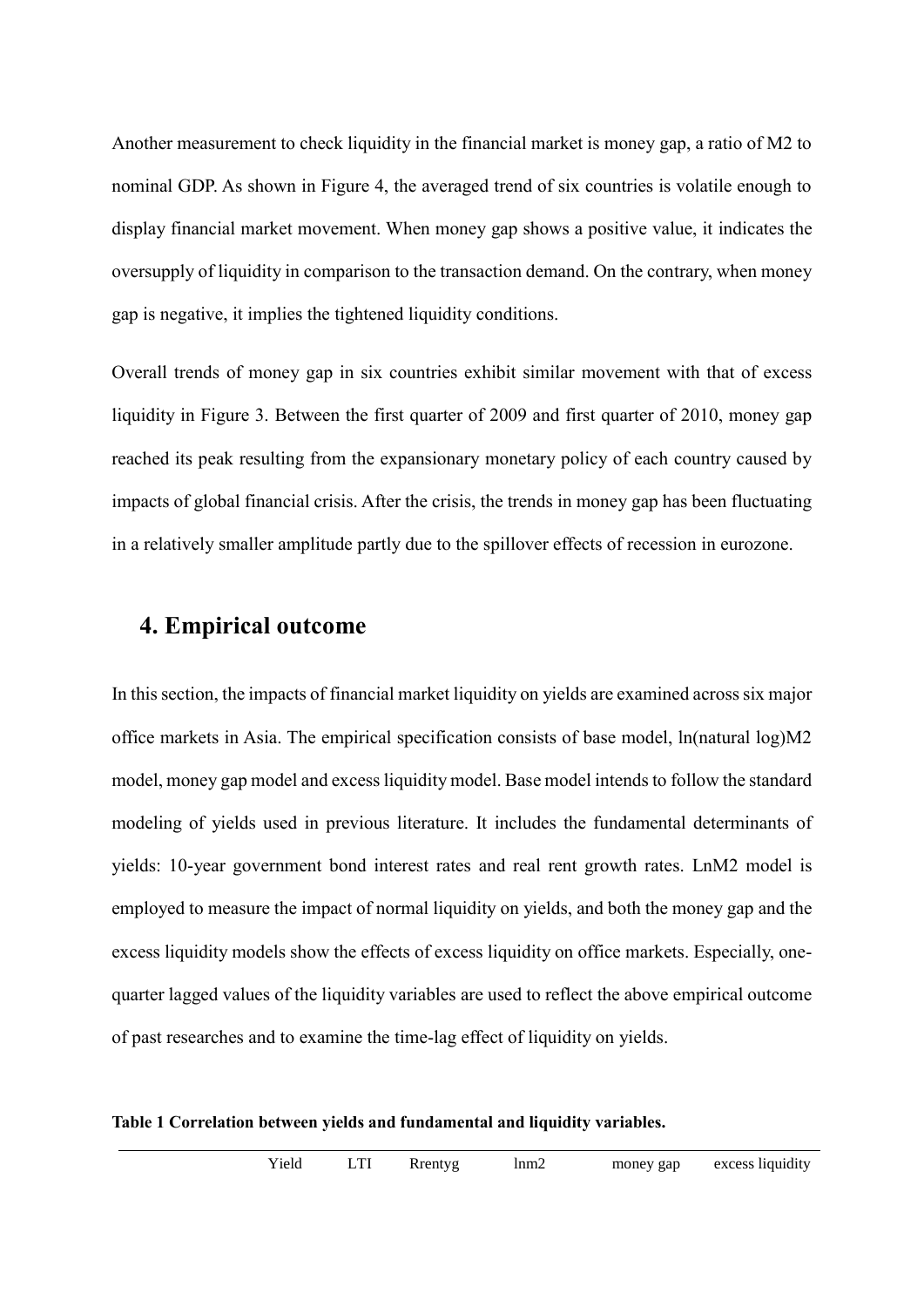|                     | Lag              | $\mathbf{0}$ | $\overline{0}$ | $\overline{0}$ | $\theta$ |        | $\theta$ |        | $\theta$ | 1      |
|---------------------|------------------|--------------|----------------|----------------|----------|--------|----------|--------|----------|--------|
| Yield               | $\mathbf{0}$     | 1.0000       |                |                |          |        |          |        |          |        |
| <b>LTI</b>          | $\mathbf{0}$     | 0.5002       | 1.0000         |                |          |        |          |        |          |        |
| Rrentyg             | $\boldsymbol{0}$ | $-0.1027$    | 0.1337         | 1.0000         |          |        |          |        |          |        |
| lnm2                | $\mathbf{0}$     | 0.4751       | 0.1506         | $-0.1651$      | 1.0000   |        |          |        |          |        |
| money gap           | 1                | 0.4774       | 0.1530         | $-0.1376$      | 1.0000   | 1.0000 |          |        |          |        |
|                     | $\mathbf{0}$     | $-0.0576$    | 0.0215         | $-0.3132$      | 0.0078   | 0.0121 | 1.0000   |        |          |        |
|                     |                  | $-0.0796$    | 0.0307         | $-0.2163$      | 0.0071   | 0.0055 | 0.7042   | 1.0000 |          |        |
| excess<br>liquidity | $\mathbf{0}$     | $-0.0528$    | 0.0124         | $-0.1821$      | 0.0156   | 0.0052 | 0.3873   | 0.0024 | 1.0000   |        |
|                     |                  | $-0.0973$    | 0.0412         | $-0.2990$      | 0.0182   | 0.0191 | 0.5769   | 0.4089 | 0.7871   | 1.0000 |

Table 1 shows the correlation between yields and independent variables. First, long-term interest rate (LTI) and yearly growth rate of real rent (Rrentyg) is anticipated to be positive and negative respectively, and the signs of correlation are consistent with the expectations.

Contemporary and lag liquidity variables, and yields share negative correlations except for lag lnm2. Based on literature reviews and slightly higher correlation coefficient, the liquidity variables tend to accelerate or decelerate the yields and further examination. Plus, the higher positive correlation between money gap and excess liquidity exhibits that the money gap is also able to capture the changes in excess liquidity. Lnm2 variables will be dealt with in detail later.

Next, the detailed panel analysis results of fixed-and random effects model are presented in Table 2. In both models, similar to the previous literature, time-lag effects of liquidity on real estate market are identified. However, since Hausman test did not reject the null hypothesis that the random effects estimator is consistent, the random effects are preferred in all cases with the exception of lnM2 model.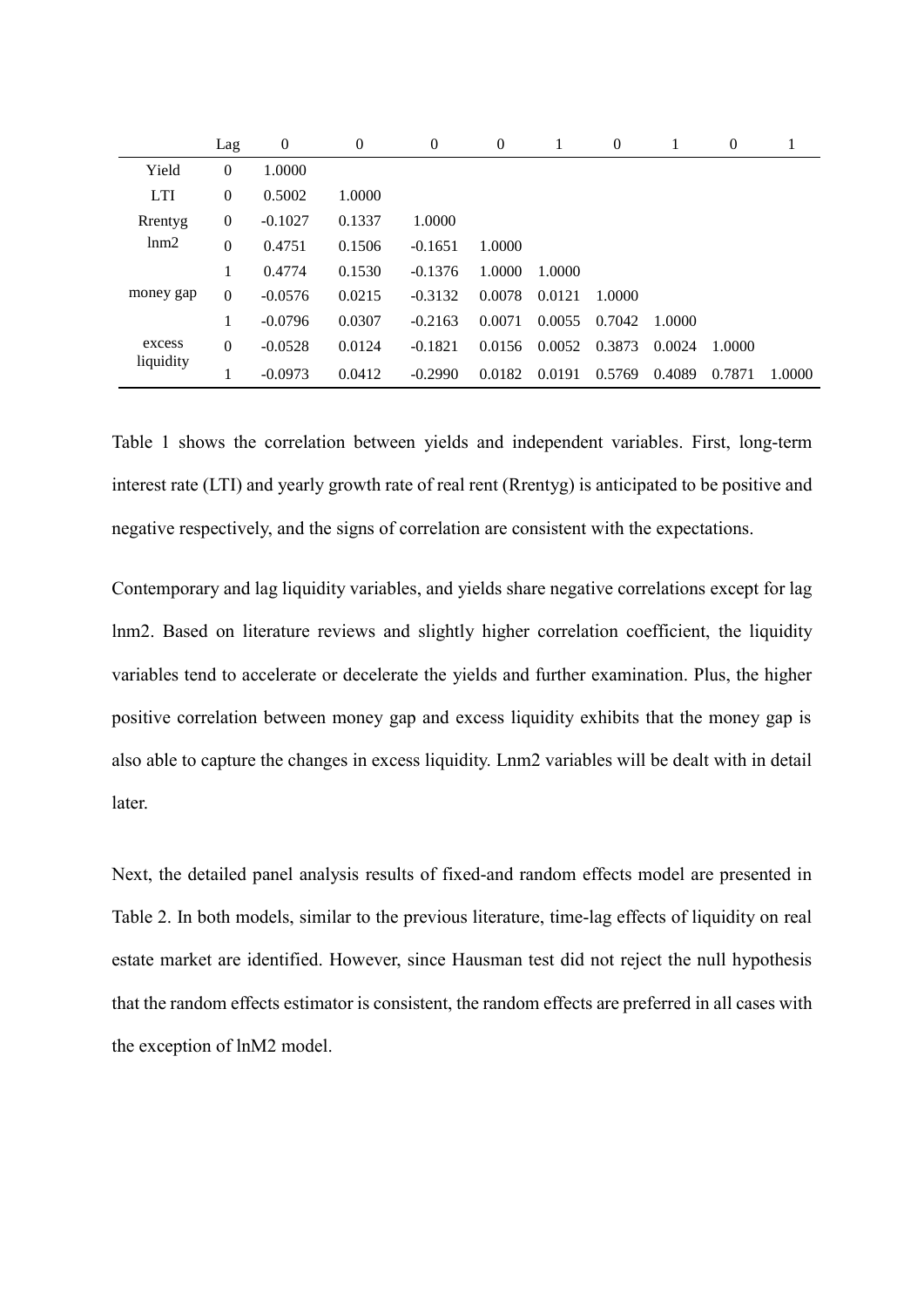|                                 | <b>Base Model</b>       | <b>InM2</b> Model          |                           | <b>Money Gap Model</b>     |                         | <b>Excess Liquidity Model</b> |                          |                            |
|---------------------------------|-------------------------|----------------------------|---------------------------|----------------------------|-------------------------|-------------------------------|--------------------------|----------------------------|
| Variables                       | Fixed-effect<br>model   | Random-<br>effect<br>model | Fixed-effect<br>model     | Random-<br>effect<br>model | Fixed-effect<br>model   | Random-<br>effect<br>model    | Fixed-effect<br>model    | Random-<br>effect<br>model |
|                                 | Coef.<br>$(t - stat)$   | Coef.<br>$(t - stat)$      | Coef.<br>$(t - stat)$     | Coef.<br>$(t - stat)$      | Coef.<br>$(t - stat)$   | Coef.<br>$(t - stat)$         | Coef.<br>$(t - stat)$    | Coef.<br>$(t - stat)$      |
| <b>LTI</b>                      | $0.454***$<br>(4.79)    | $0.470***$<br>(5.14)       | 0.038<br>(0.44)           | $0.404***$<br>(4.29)       | $0.480***$<br>(4.94)    | $0.491***$<br>(5.24)          | $0.479***$<br>(5.12)     | $0.492***$<br>(5.44)       |
| Rrentyg                         | $-0.760**$<br>$(-2.02)$ | $-0.790**$<br>$(-2.11)$    | $-0.710**$<br>$(-2.26)$   | $-0.721*$<br>$(-1.87)$     | $-0.880**$<br>$(-2.18)$ | $-0.906**$<br>$(-2.25)$       | $-1.201***$<br>$(-2.98)$ | $-1.224***$<br>$(-3.04)$   |
| Lag. lnM2                       |                         |                            | $-2.922***$<br>$(-10.61)$ | $-0.470***$<br>$(-2.96)$   |                         |                               |                          |                            |
| Lag.<br>Money Gap               |                         |                            |                           |                            | $-2.700**$<br>$(-2.08)$ | $-2.745**$<br>$(-2.12)$       |                          |                            |
| Lag.<br><b>Excess Liquidity</b> |                         |                            |                           |                            |                         |                               | $-0.055***$<br>$(-3.97)$ | $-0.055***$<br>$(-3.96)$   |
| Constant                        | $3.544***$<br>(14.44)   | $3.490***$<br>(8.03)       | $36.07***$<br>(11.74)     | 8.682***<br>(4.72)         | $3.471***$<br>(13.92)   | $3.417***$<br>(7.39)          | $3.638***$<br>(15.10)    | 3.578***<br>(8.13)         |
| obs                             | 209                     |                            |                           |                            | 200                     |                               |                          |                            |
| <b>BIC</b>                      | 589.94                  |                            | 477.24                    |                            | 565.45                  |                               | 554.03                   |                            |

**Table 2. Lag effects of liquidity on office yields**

\*p<0.1, \*\*p<0.05 \*\*\*p<0.01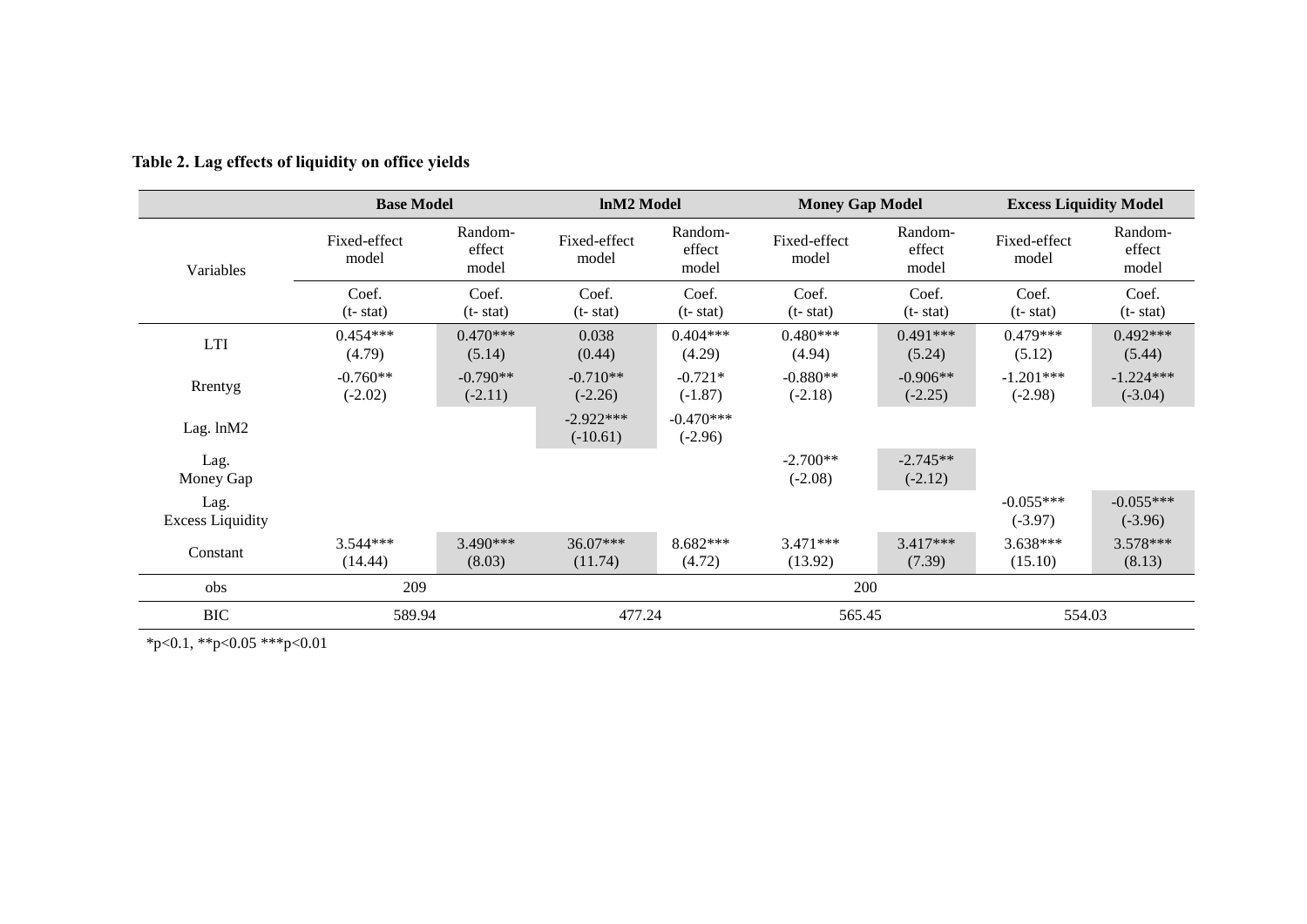The LTI variable presents a positive coefficient as expected. Normally investment in real estate is considered riskier than that of 10-year government bond, and thus it would be reasonable for real estate investors to require a higher return. Therefore, when risk-free rate increases, it exerts upward pressure on yields.

The estimated coefficient of Rrentyg has a negative sign and statistically significant. Real rent growth variables capture the impacts of space market fundamental on yields. To be specific, weak space market raises yields since investors sense heightened perceived risk level and decelerated cash flow growth (Sivitanides et al., 2003). On the contrary, strong space market leads to lower yields.

Turning to the extended model, BIC (Bayesian Information Criteria) lag-length selection is introduced to determine the best fitting lag length of liquidity variables, and its statistics are presented in the Table 2. The first liquidity variable, lag lnM2 shows a statistically significant negative effect as expected. However, as seen in Figure 2*,* lnM2 steadily increases without variation while yields fluctuates. That is to say, liquidity which is measured by M2 does not reflect contextual economic conditions and the fluctuations of yields. Therefore, combined with the unexpected sign of correlation coefficient, it can be argued that identifying the effects of excess liquidity is deemed to be more appropriate.

Both lagged money gap and excess variables have statistically significant negative effects. They show that increased excess liquidity has generated strong downward pressure on the subsequent yields. As discussed in theoretical review, increased excess liquidity lowers the level of perceived risks, and additional demand in real estate market raises its prices. These effects are evidenced in our estimation as well. Furthermore, the sign and significance of the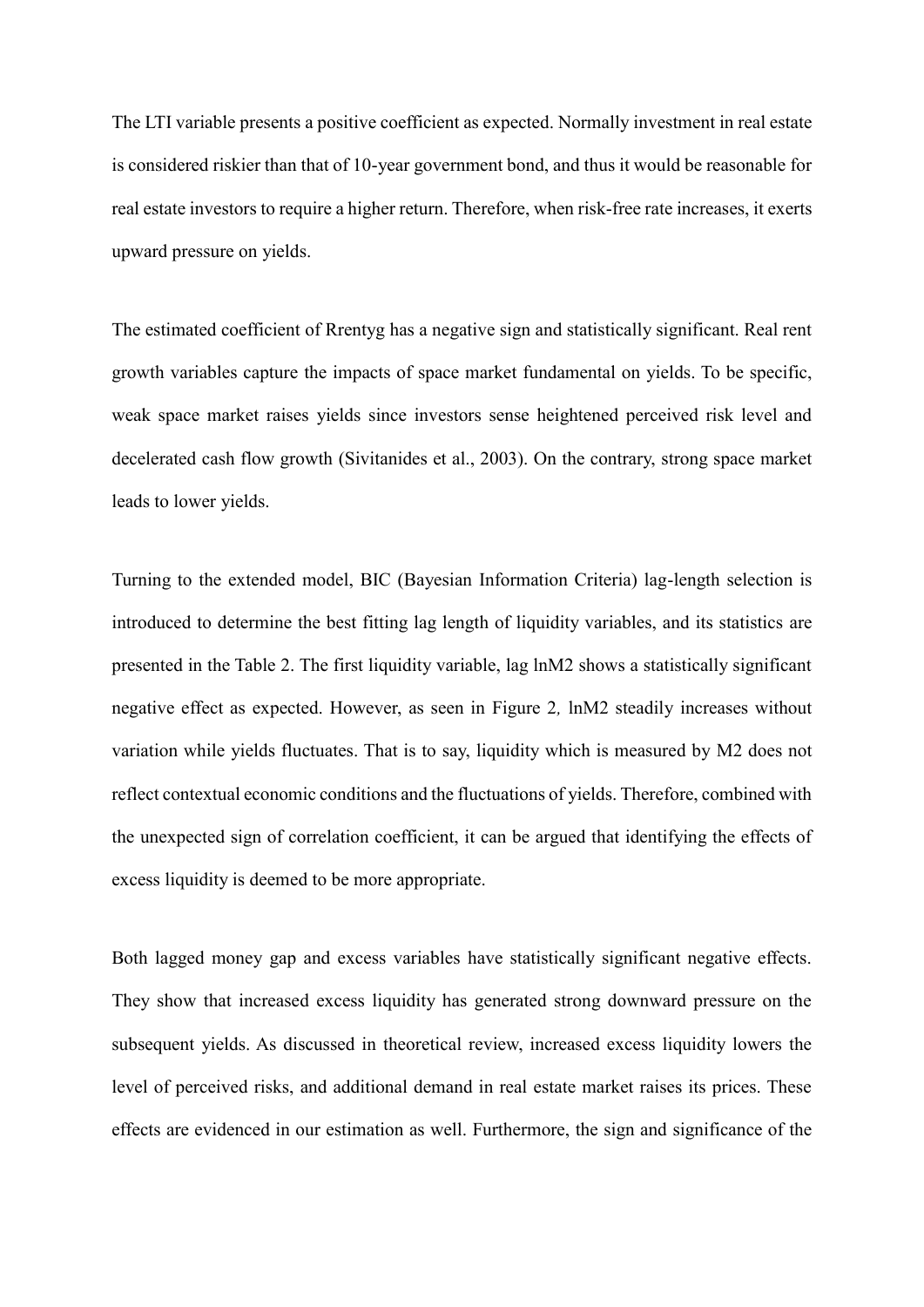risk-free rates and real rent growth rate variables are not changed by added proxy variables of excess liquidity. This represents that money gap, and excess variables are orthogonal to the base variable, and both robustness and statistical significance confirm the value of the impacts of excess liquidity on real estate market.

Figure 5 to 10 present fitted yields and actual yields during periods of increasing excess liquidity. It is based on the results obtained by the excess liquidity model panel regression. By comparing the fitted and actual yields, this study aims to examine the impacts of excess liquidity on value of real estate. A period of increasing excess liquidity is defined as increasing periods with at least two consecutive quarters in reference to the Bruggeman (2007)'s definition. Additionally, in case of a period of increasing excess liquidity separated by a quarter of relatively decreasing excess liquidity, it is considered as a consecutive increasing excess liquidity.

As seen in literature review and empirical outcome, excess liquidity seems to cause subsequent price booms. Thus, fitted yields are anticipated to exhibit higher values that than of actual yields, and median values of the difference between fitted yields and actual yields have been positive in all countries but China<sup>2</sup>. Figure 5 to 10 identifies it. However, the model predicts slightly lower yields than actual yields in some quarters of each country. This may have resulted from random error component that reflects unobservable factors that our regressors were unable to capture.

-

<sup>&</sup>lt;sup>2</sup> Median value is used to minimize the impact of outliers, and the median values of fitted yield minus actual yield for each country are as follows; Japan (0.30), China (-1.49), Hong Kong (0.22), South Korea (0.004), Taiwan (0.16) and Singapore (0.05).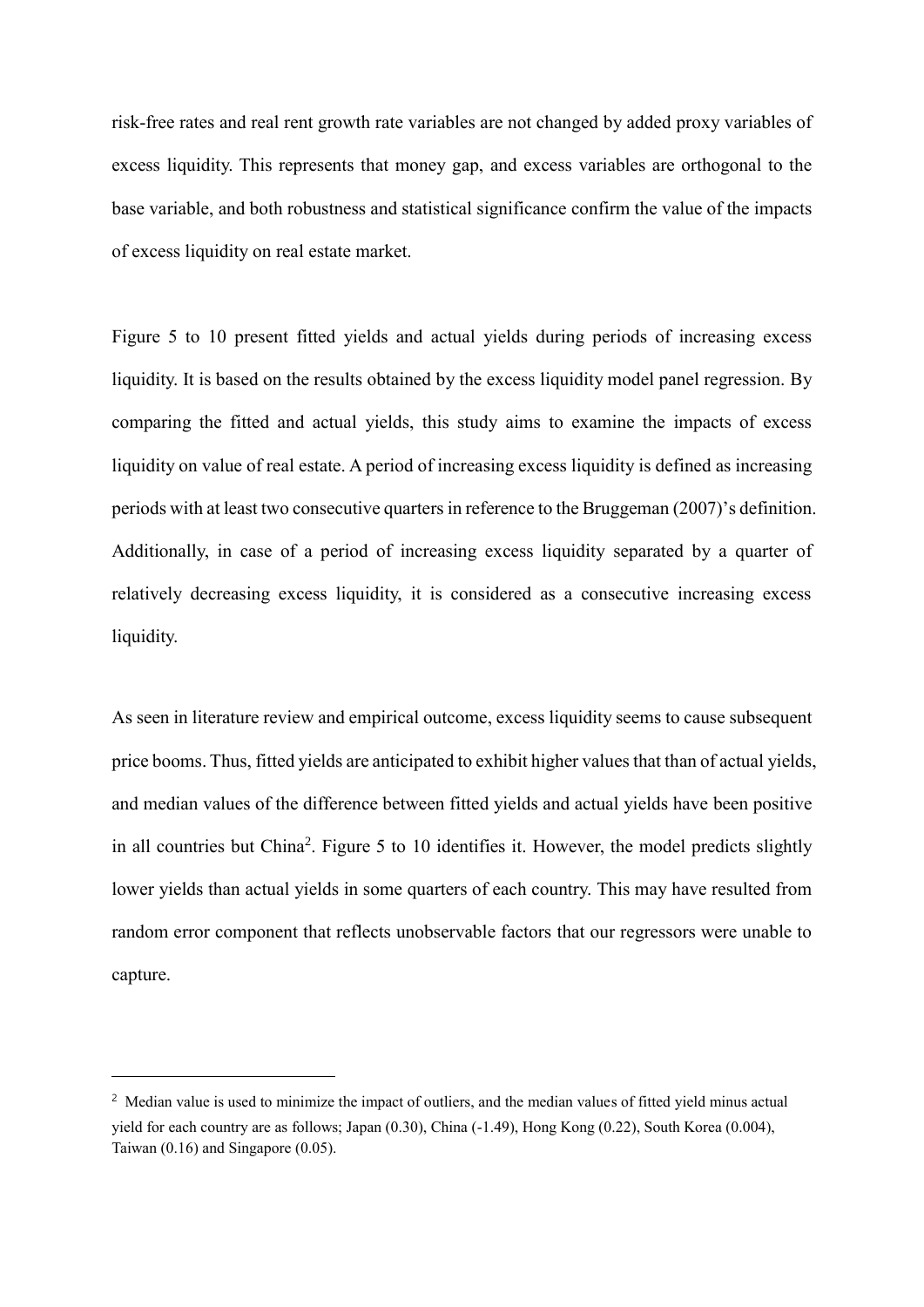To be more specific on each country, Japan's actual yields were lower than its fitted value for the earlier years in the periods of increasing excess liquidity. From the first quarter of 2011, the actual yields exceeded fitted yields, and the unexpected outcome of higher actual yields seems to be affected by unprecedentedly high risk premium. Normally, Japan office market has lower risk premium due to market maturity. However, as the Bank of Japan's asset purchase program and expansionary monetary policy pushed 10-year Japanese Government Bond Yields close to historic lows, the spread of office yields over risk-free rate (yield spread) has increased along with the risk premium. As a consequence, the actual yields remained high. Similarly, in South Korea, the periods where actual yields exceeded fitted yields goes along with the periods of increasing yield spread.

As for China, investors require higher yields than other commercial real estate market due to the market's relatively lower maturity. Therefore, actual yields maintained higher than what was predicted. However, the gap between actual yields and fitted yields has been noticeably reduced recently because of investor's optimistic expectation caused by recent buoyant office demand from financial and TMT(Technology, Media, and Telecom) companies and high rental growth. In case of Hong Kong, the actual yields were lower than the fitted yields except for the periods affected by 2008 financial crisis. Especially, the impacts of excess liquidity on yield were obvious after 2010 because of maintained lower yields spreads resulted from robust office demand and the bulk of leasing activity (CBRE, 2015). Taiwan and Singapore also showed well-identified impacts of excess liquidity on yields.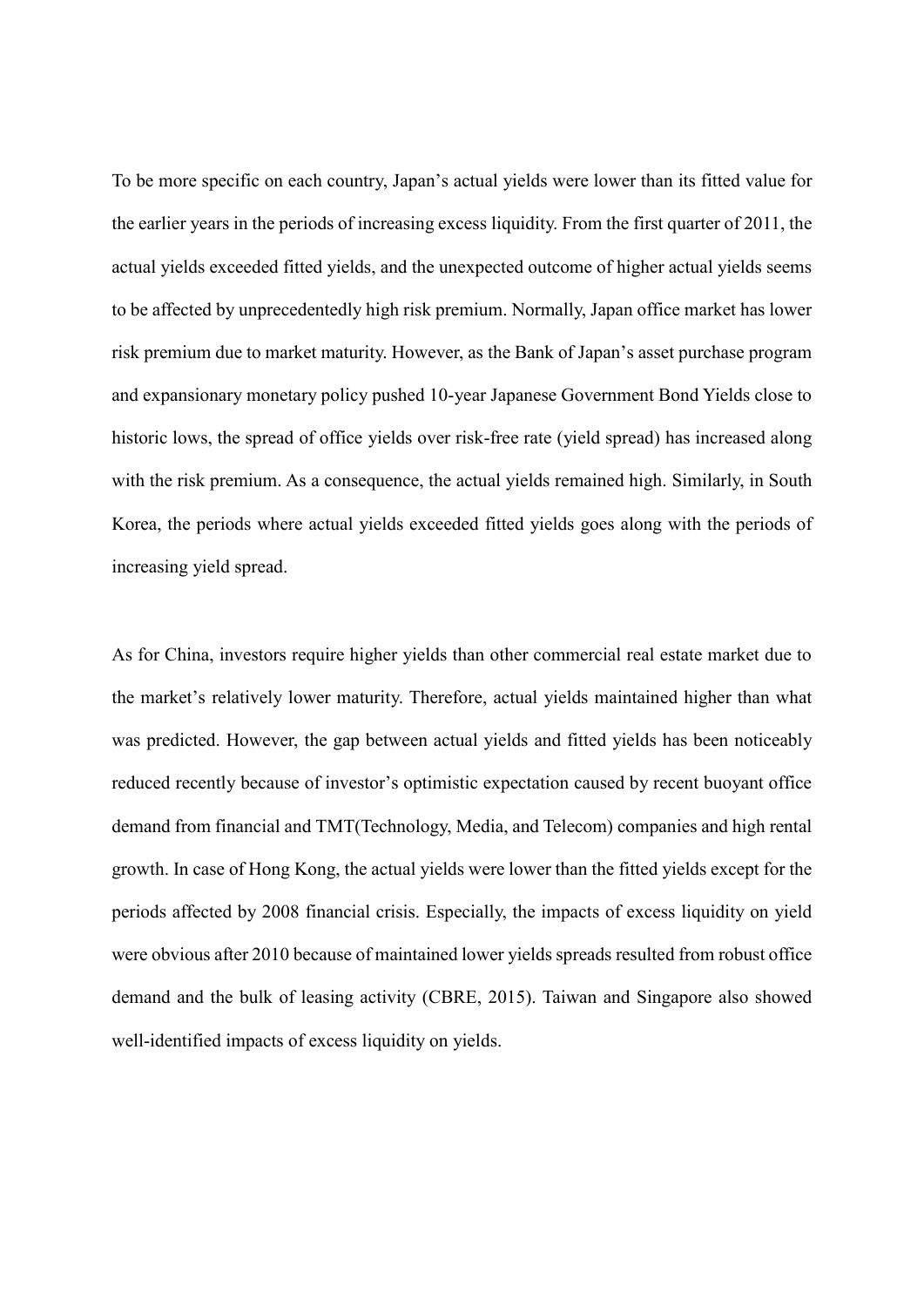# **5. Conclusions**

As expansionary post-crisis monetary policies began to implement globally, the impacts of liquidity in financial market have drawn attention of many researchers. However, its impacts on office markets remain poorly understood because most previous studies have focused on the residential real estate market. Therefore, this study aims to explore the influences of excess liquidity on office markets in six Asian countries using quarterly data from 2007:Q1 to 2015:Q4. The reason that excess liquidity is used instead of normal liquidity is because excess liquidity captures the effects of expanded liquidity in real estate markets more accurately.

Our yield specification includes long-term interest rates, real rent growth and lagged excess liquidity. The empirical results provide us evidence that an increase in long-term interest rates raises office yields. Plus, the real rent growth has significant negative effects on office yields. Finally, an increasing excess liquidity tends to decelerate the value of office yields in six Asian countries. This effect of excess liquidity shows that liquidity in financial market has a positive effect on commercial real estate value, leading to a decrease in yields. On top of that, by comparing the level of fitted and actual yields, we further explore the impacts of the periods of increasing excess liquidity in each country. The empirical outcome is consistent with our hypothesis that office market may be overvalued due to increasing excess liquidity.

In this paper, we contribute to enhance our understanding of commercial real estate yield determinants. Secondly, we identify the impacts of liquidity in financial market on major office markets in Asia. However, although the random-effect panel model partly addressed the individual effects, our panel regression model does not fully capture the heterogeneity across countries. In order to do so, for example, various proxies for estimating risk premium across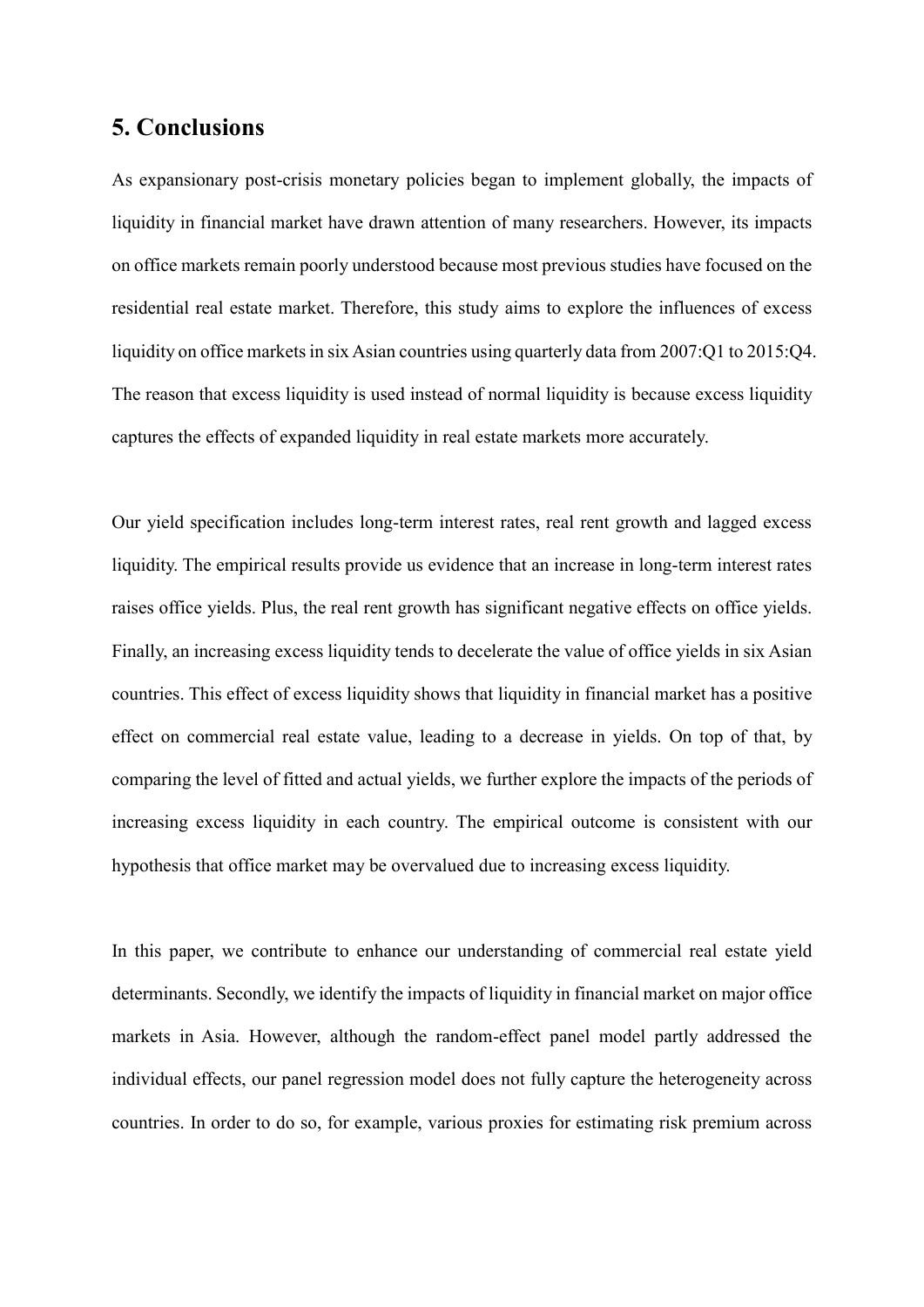countries can be considered, and the inclusion of such variable will be a topic of future work.



**Figure 5 Actual vs Fitted yield in Japan during periods of increasing excess liquidity**

**Figure 6 Actual vs Fitted yield in China during periods of increasing excess liquidity**

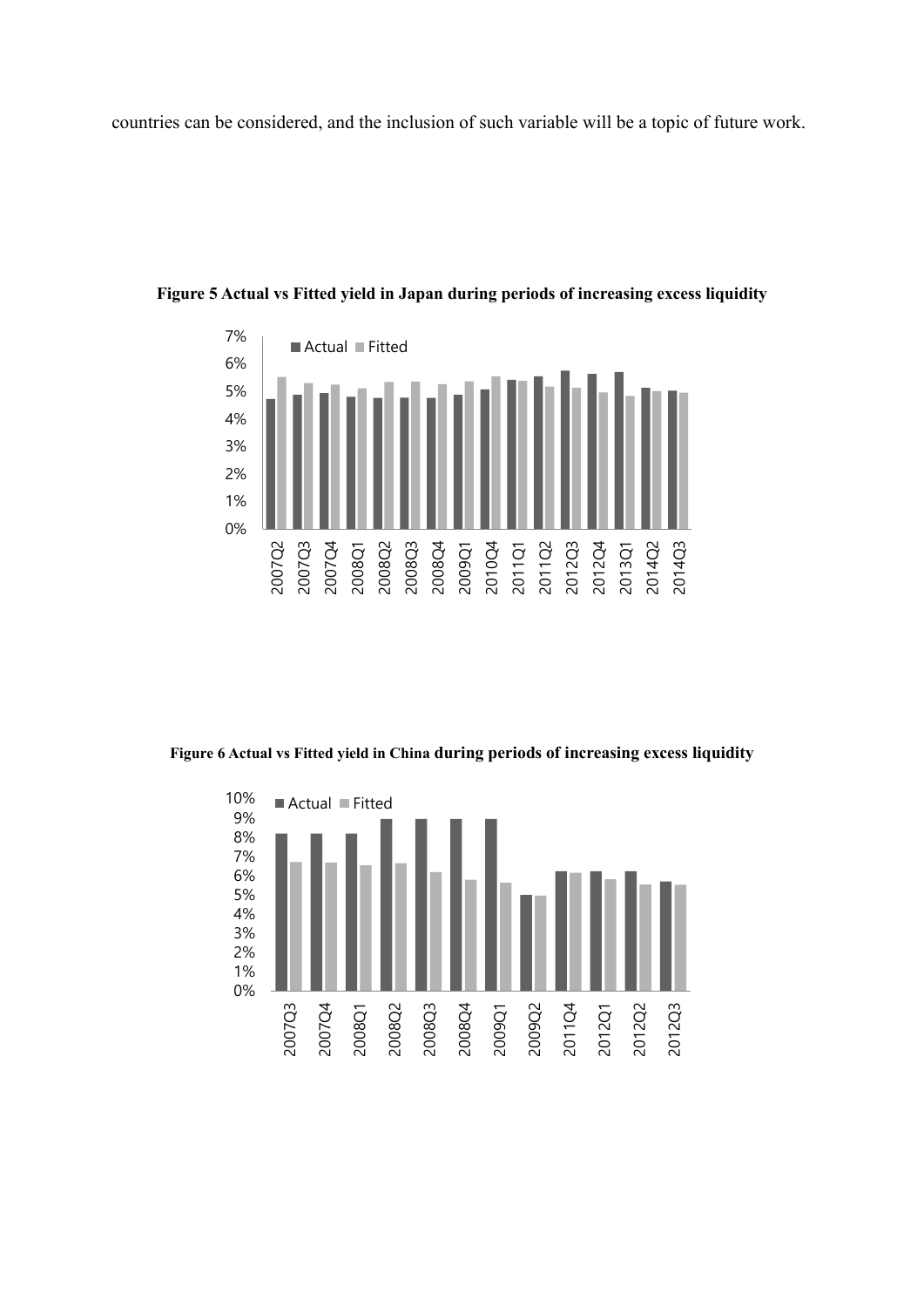

**Figure 7 Actual vs Fitted yield in Hong Kong during periods of increasing excess liquidity**

**Figure 8 Actual vs Fitted yield in South Korea during periods of increasing excess liquidity**